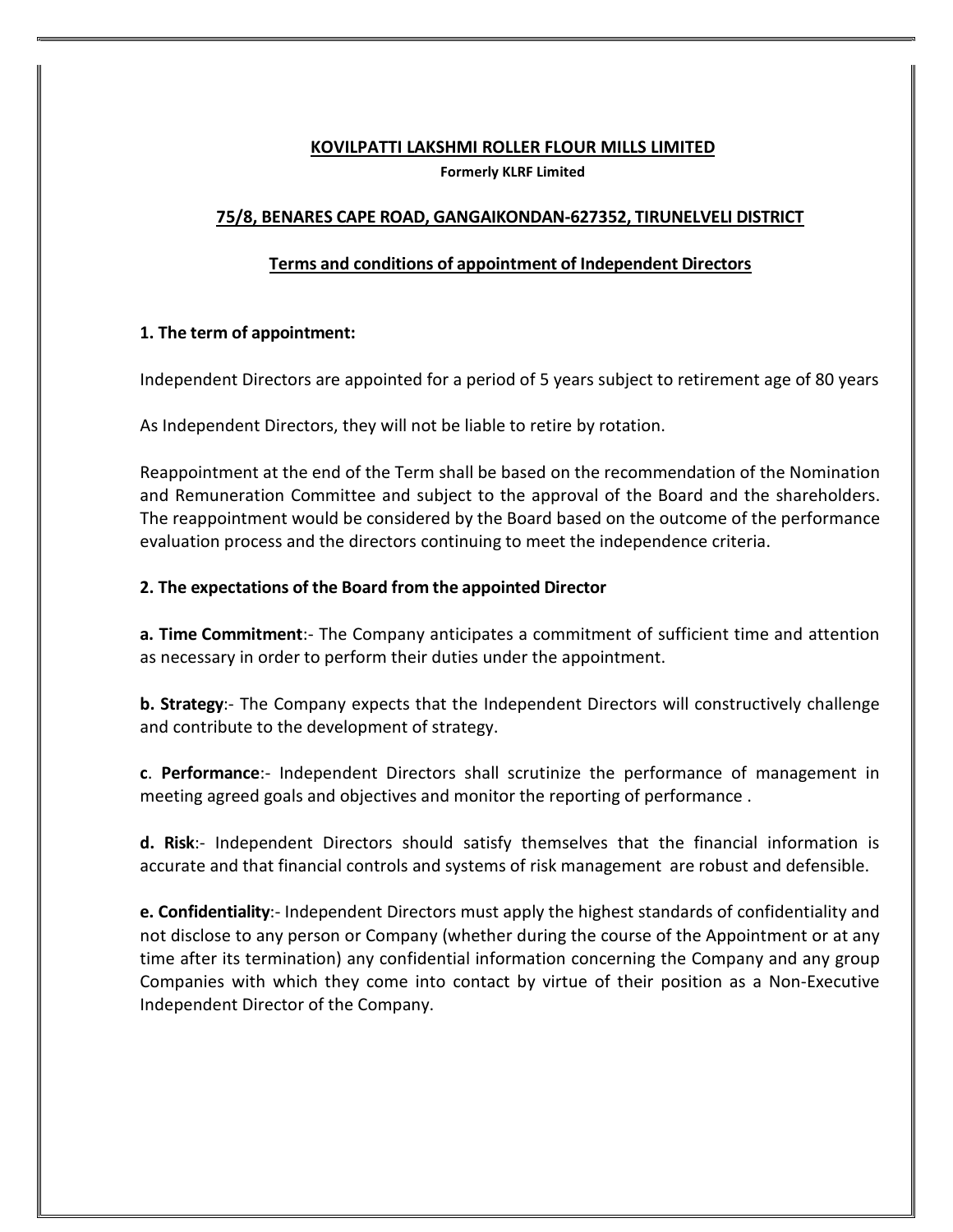### **3. Appointment in Board-level committees and its tasks.**

During their tenure of appointment the Independent Directors may be asked to serve on one or more of the Board Committees and they will be provided with copies of the terms of reference for each of those Committees.

### **4. The fiduciary duties that come with such appointment along with accompanying liabilities:**

#### **Independent Directors:**

- a. should submit a declaration in the beginning of every financial year under section 149 (7) of the Companies Act, 2013 ("the Act") during your tenure confirming whether you meet the criteria of independence.
- b. Should promptly inform the Board of any change in the status of your independence.
- c. shall not breach any of the terms and conditions pertaining to Independent Directors as mentioned in the Companies Act, 2013 or the listing agreement or any other Act or Regulations.
- d. shall display utmost alacrity in approving financial statement.
- e. shall disclose interest in any of the contract or arrangements and also disclose the interest on periodical basis as required under law.
- f. shall strive to attend all meeting including Board, Committee and General Meetings. They shall actively participate in the meetings.
- g. shall not compromise or allow to compromise "Independence"
- h. shall not misuse the assets, property, information or any other matter that may be in possession, in the capacity as a Director of the Company.
- i. shall not engage in Insider Trading activities.
- j. shall ensure compliance of all the laws of the land.

The above list is only indicative and not exhaustive.

Any breach of fiduciary duties would warrant civil and criminal action or both by the Company, its shareholders, statutory authorities and others. The Companies Act, 2013, envisages huge penalties and imprisonment for such breaches. They are also exposed to Class Action Suit by